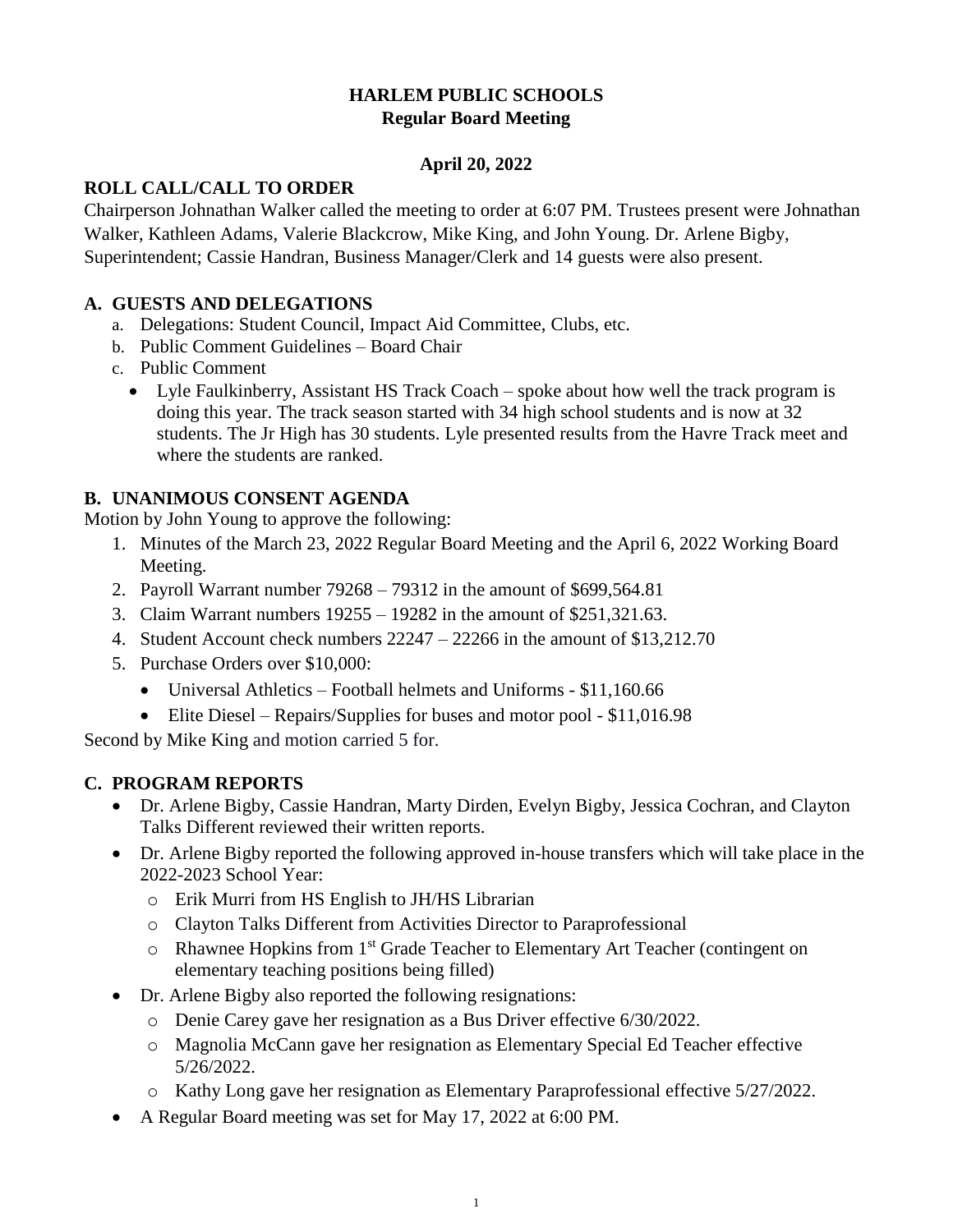## **D. JOHNSON CONTROLS LEASE/PURCHASE RENEWAL**

Motion by Valerie Blackcrow to renew the lease purchase agreements entered into by Harlem Elementary and High School District #12 and First Bank of Montana for the fiscal year beginning on July 1, 2022 for the Johnson Controls Energy Performance Contract. Second by Kathleen Adams and motion carried 5 for.

## **E. SUICIDE PREVENTION RESEARCH PROJECT**

Nona Main presented information on Dr. Teresa Brockie's suicide prevention research project and Pathway to Nursing, Public Health, and STEM for Aaniiih and Nakoda High School Students Program.

## **F. FACILITY PLANS**

At the last Facilities Committee meeting, the committee went through and prioritized maintenance projects throughout the District.

Motion by John Young to approve the Facilities Committee's priority maintenance list for an estimated total of \$391,800. Second by Mike King and motion carried 5 for.

## **G. REVIEW RE-OPENING PLAN**

No motion was made.

## **H. ADOPT 2022-23 SCHOOL CALENDAR**

The Calendar Committee is working with other groups of interest such as the Impact Aid Committee for the 2022-2023 School Calendar.

No motion was made.

# **I. SPORTS CO-OP AGREEMENT WITH TURNER**

Motion by Kathleen Adams to approve the Sports-Co-Op Agreement with Turner School District #43 for Fall 2022 – Spring 2025 for the following sports:

- Boys & Girls Cross Country
- Boys & Girls Golf
- Football
- Volleyball

Second by John Young and motion carried 3 for 2 against (Walker, King)

# **J. CONSIDERATION FOR ISSUANCE OF CONTRACTS FOR 2022-23 CERTIFIED STAFF**

- Motion by John Young to renew Amber White Clay as Elementary teacher for 2022-23 S.Y. with salary to be negotiated at a later date, per the C.B.A. Second by Mike King and motion carried 5 for.
- Motion by Mike King to hire Sheena Pursley, Nicole Brockie, and Kathryn Green (DECLINED) as Elementary teacher and Heather Jorgenson as HS English teacher for 2022-23 S.Y. per the C.B.A. with the district reserving the right to withdraw the offer based upon the results of the background check. Second by John Young and motion carried 5 for.

#### **K. CONSIDERATION FOR ISSUANCE OF CONTRACTS FOR 2022-2023 CLASSIFIED STAFF**

Motion by Kathleen Adams to re-hire the following classified staff for the 2022-2023 School year, per the CBA: